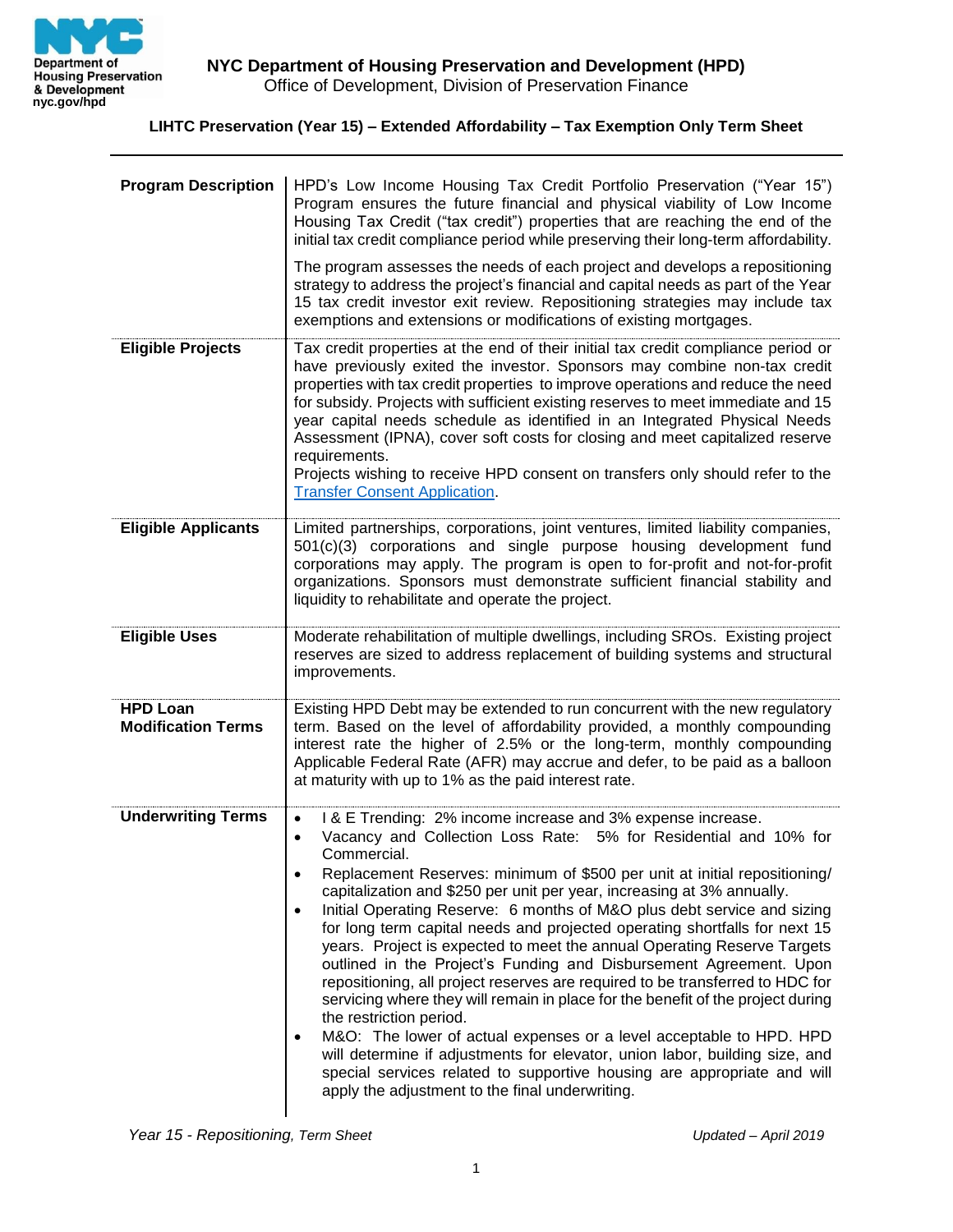|                                           | Construction Monitoring Fee/Owner's Representative Fee: A maximum cap<br>of a \$100,000 per project. Where HPD agrees to underwrite a reserve<br>release at closing, the construction monitoring fee will be capped to<br>\$70,000 per project. The construction monitoring fee will be held back at<br>closing until project completion and clearance of all violations. On a case<br>by case basis, HPD may consider releasing the fee to cover fees related to<br>construction management.<br>Up to \$15,000 may be recognized to reimburse for a Technical Assistance<br>$\bullet$<br>Provider. HPD must approve the contract between the Technical<br>Assistance Provider and Sponsor.<br>Cash Flow Release: Modification of existing cash flow restrictions may<br>$\bullet$<br>include a release of cash flow up to 50% once expenses (inclusive of debt<br>service and reserve contributions) are paid.<br>Reserve Release: HPD may approve the release of a portion of excess<br>٠<br>reserve funds contingent on if the project's cash flow, capital and reserve<br>needs are adequate for an additional 30 years.                                                                                                                                                                                                                                                                                                                                                                                                                                                                                                                                                                             |
|-------------------------------------------|----------------------------------------------------------------------------------------------------------------------------------------------------------------------------------------------------------------------------------------------------------------------------------------------------------------------------------------------------------------------------------------------------------------------------------------------------------------------------------------------------------------------------------------------------------------------------------------------------------------------------------------------------------------------------------------------------------------------------------------------------------------------------------------------------------------------------------------------------------------------------------------------------------------------------------------------------------------------------------------------------------------------------------------------------------------------------------------------------------------------------------------------------------------------------------------------------------------------------------------------------------------------------------------------------------------------------------------------------------------------------------------------------------------------------------------------------------------------------------------------------------------------------------------------------------------------------------------------------------------------------------------------------------------------------------------------------------|
| <b>Fees and Closing</b><br><b>Costs</b>   | The following fees can be paid from project reserves: \$100 420c application<br>$\bullet$<br>fee + \$80/unit for Class A units, and up to \$15,000 in legal fees. All<br>remaining closing costs (including all title costs) are the responsibility of the<br>Sponsor and cannot be funded with project reserves.<br>Payment of any transfer taxes from project resources is not permitted.<br>$\bullet$                                                                                                                                                                                                                                                                                                                                                                                                                                                                                                                                                                                                                                                                                                                                                                                                                                                                                                                                                                                                                                                                                                                                                                                                                                                                                                 |
| <b>Regulatory</b><br><b>Requirements</b>  | Projects with post-1989 tax credits must conform to the basic income,<br>$\bullet$<br>occupancy, rent and other restrictions outlined for tax credit projects in IRS<br>Section 42. Projects must also comply with all income, occupancy and rent<br>restrictions outlined in current and any supplemental regulatory<br>agreements. Projects with pre-1990 tax credits must agree to extend the<br>affordability levels required during the initial tax credit restriction period.<br>Owners must agree to extend the affordability period by a minimum of 15<br>$\bullet$<br>additional years from the end of the current restriction period.<br>Projects previously with 100% homeless unit requirements shall maintain<br>at least 30% of the total units as homeless units. All other projects shall<br>maintain their initial requirements. Projects with no previous homeless<br>requirements will be required to incorporate a homeless requirement of at<br>least 10%, and projects that exceed their requirement may be eligible for<br>additional cash flow release.<br>All homeless unit vacancy referrals must be made by HPD's Homeless<br>Placement Unit. In the event of financial hardship, HPD may waive the<br>homeless requirement if deemed necessary.<br>All units must remain registered with DHCR and are subject to New York<br>$\bullet$<br>State Rent Stabilization through the regulatory term. Work completed as a<br>result of the financing would not be eligible to trigger Individual Apartment<br>Increases (IAIs) or Major Capital Improvement increases (MCIs). Vacancy<br>and luxury decontrol are not permitted for the duration of the HPD<br>restriction period. |
| <b>Real Estate Tax</b><br><b>Benefits</b> | All projects are required to have a tax benefit in place at repositioning. Projects<br>are expected to receive a full or partial 420-c or Article XI tax exemption.<br>Projects with commercial space will be responsible for the payment of<br>commercial taxes after repositioning. Projects receiving an Art XI may be<br>subject to a Gross Rent Tax (GRT) payment. Gross Rent is defined as total<br>annual residential and commercial income received which includes tenant<br>share plus any tenant subsidy payments.                                                                                                                                                                                                                                                                                                                                                                                                                                                                                                                                                                                                                                                                                                                                                                                                                                                                                                                                                                                                                                                                                                                                                                             |